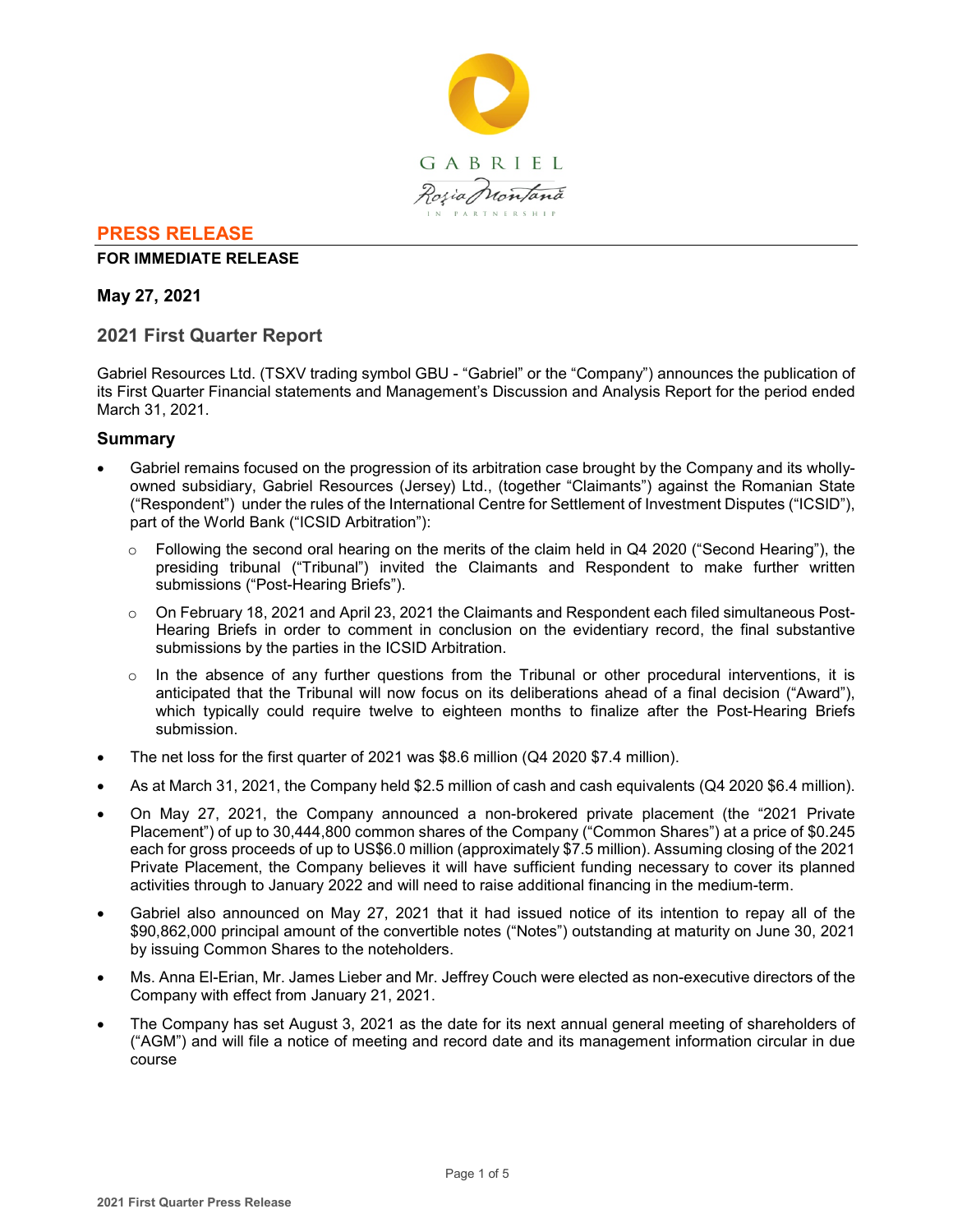Dragos Tanase, Gabriel's President and Chief Executive Officer, stated:

"The submission of the Post-Hearing Briefs represents another important milestone in our ICSID Arbitration claim and marks the closing phase of a six-year effort by the Company's personnel, counsel and technical, legal and financial experts to present Gabriel's claim against Romania. Subject to any further requests of the Tribunal, we now look forward to receiving a final decision from the Tribunal in due course. In the meantime, the Board will continue to assess the strategic path forward for Gabriel."

Throughout the ICSID Arbitration process, we have appreciated the patience and continued support of our shareholders and the raising of additional funds will allow the Company to further advance its core strategic objectives, including optimizing the chances of success in the ICSID Arbitration."

#### *Further information and commentary on the results in the first quarter of 2021 is given below. The Company has filed its Unaudited Condensed Interim Consolidated Financial Statements for Q1 2021 and related Management's Discussion & Analysis on SEDAR at www.sedar.com and each is available for review on the Company's website at www.gabrielresources.com.*

For information on this press release, please contact:

Dragos Tanase President & CEO Phone: +40 730 399 019 dt@gabrielresources.com Richard Brown Chief Financial Officer Mobile: +44 7748 760276 richard.brown@gabrielresources.com

*Neither TSX Venture Exchange nor its Regulation Services Provider (as that term is defined in policies of the TSX Venture Exchange) accepts responsibility for the adequacy or accuracy of this release.*

# **Further Information**

## **Impact of Coronavirus**

- With respect to the outbreak of the novel coronavirus (COVID-19), Gabriel continues to consider carefully its impact, noting the widespread disruption to normal activities and the uncertainty over the duration of this disruption. The highest priority of the Board of Directors and Management is the health, safety and welfare of the Group's employees and contractors. Gabriel recognizes that the situation is extremely fluid and is monitoring the relevant recommendations and restrictions on work practices and travel. At this time, these recommendations and restrictions do not significantly impact Gabriel's ability to continue the ICSID Arbitration process or conduct the limited operations in Romania, nor has there been a significant impact on the Group's results or operations to date.
- The Group will continue to seek new investment and is also looking to sell its long lead-time equipment. The market and timing for each initiative may be adversely affected by the effects of COVID-19. As a result, Gabriel will react to circumstances as they arise and will make any necessary adjustments to the work processes required, including to maintain the ICSID Arbitration calendar. Should any material disruption from COVID-19 affect the Group for an extended duration, Gabriel will review certain planned activities in Romania and take remedial actions if it is determined to be necessary or prudent to do so.

## **Status of the ICSID Arbitration**

- The ICSID Arbitration seeks compensation for all of the loss and damage suffered by the Claimants, resulting from the Respondent's wrongful conduct and its breaches of the protections afforded by certain treaties for the promotion and protection of foreign investment to which Romania is a party, including against expropriation, unfair and inequitable treatment, discrimination and other unlawful treatment in respect of the Projects and related licenses.
- The Second Hearing on the merits of the claim was held virtually from September 28 to October 4, 2020 and focused on the technical and feasibility-related aspects of the Roșia Montană gold and silver project, together with the gold, silver and porphyry copper deposits defined in the Bucium concession area ("Projects"), and the quantum of the damages claimed, including testimony from certain of the parties' fact and expert witnesses.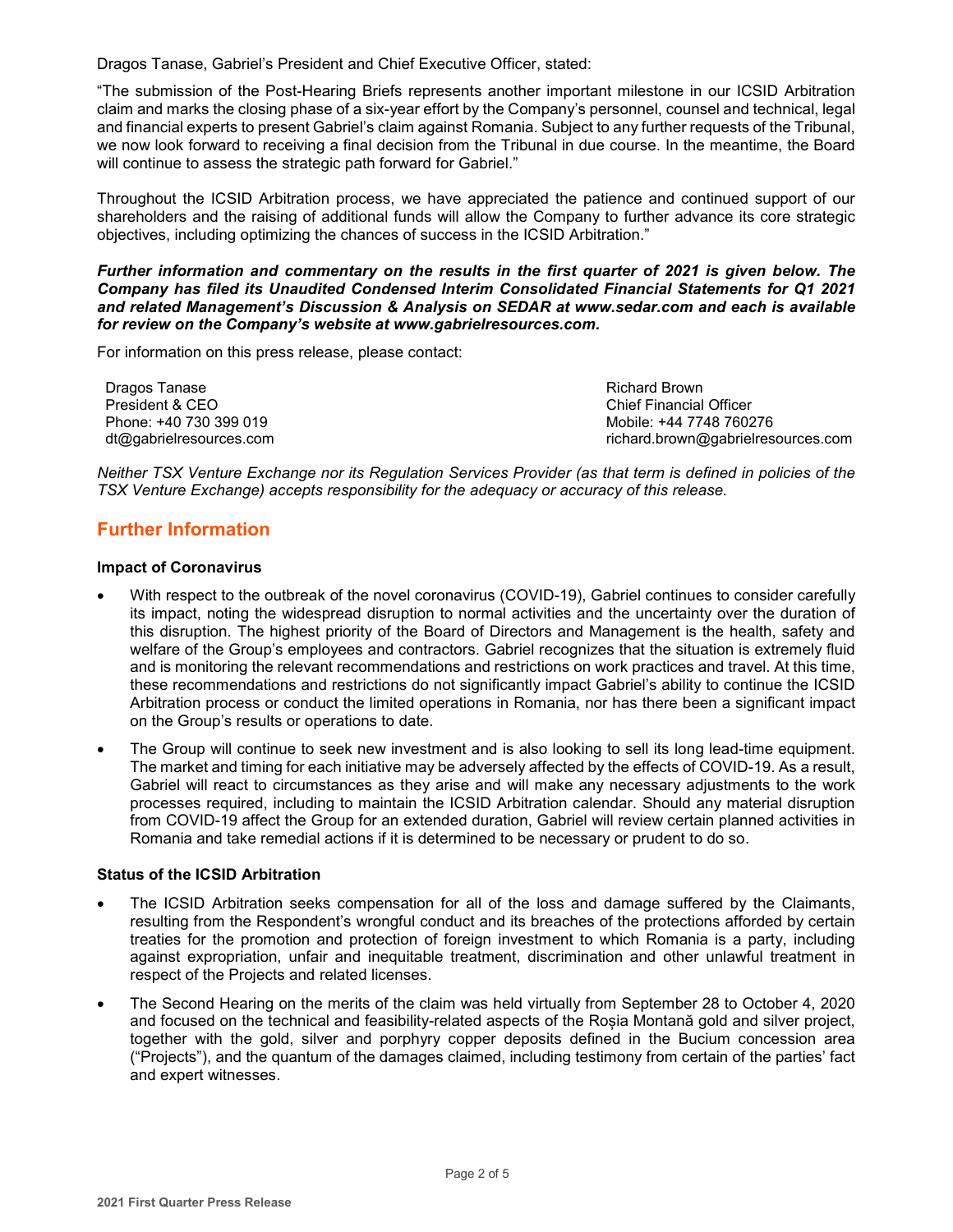- Subsequent to the Second Hearing the Tribunal invited the parties to make two further simultaneous written submissions in order to comment in conclusion on the full evidentiary record. The Post-Hearing Briefs were filed on February 18, 2021 and April 23, 2021, which mark the final substantive submissions after which the Tribunal may pose further questions, or focus on its deliberations ahead of an Award.
- There is no specified timeframe in the ICSID Rules in which an Award is to be made by the Tribunal. The Company is informed that it is typical for tribunals in this type of arbitration to require twelve to eighteen months to finalize and issue a decision after Post-Hearing Briefs are submitted. However, there can be no assurances that the ICSID Arbitration will advance in a customary or predictable manner or be completed or settled within any specific or reasonable period of time.

## **Board Changes**

• On January 21, 2021 Gabriel announced the appointment to the Board of Mr. Jeffrey Couch, Ms. Anna El-Erian and Mr. James Lieber as independent non-executive directors, effective immediately. Following these appointments, the Board is composed of seven members, of which three are independent directors. Ms. El-Erian has been appointed Chair of the Board and Chair of the Corporate Governance and Nominating Committee. Mr. Couch has been appointed Chair of the Audit Committee and Chair of the Compensation Committee.

## **UNESCO World Heritage**

- As previously disclosed, Gabriel understands that Romania's nomination of the 'Roşia Montană Mining Landscape' as a UNESCO World Heritage site will be considered by UNESCO at the deferred 44th session of the World Heritage Committee. This meeting is now scheduled to be held in a virtual online format from Fuzhou, China between July 16 and July 31, 2021.
- The act of applying to UNESCO for such designation is wholly incompatible with development of the Project and is an undertaking by Romania to stop development of the subject area and preclude mining.
- In early 2020 Gabriel provided notice to Romania of a dispute with regard to Romania's application to UNESCO and has reserved its right to commence a further arbitration if warranted accordingly (the "Notice").
- In the Notice, Gabriel confirmed that it is prepared to cooperate in good faith at a senior level with the Romanian Government and other authorities in a process of consultation with regard to the UNESCO application. Gabriel is hopeful that Romania will engage constructively and that it will withdraw its application, however, Romania has yet to respond officially to the Notice.
- The issuance of the Notice does not in any way interfere with Gabriel's pursuit of the ICSID Arbitration.

## **Financial Performance**

- The net loss for the first quarter of 2021 was \$8.6 million, an increase of \$1.9 million from a loss of \$6.8 million in the corresponding period in 2020, primarily reflecting a \$1.4 million foreign exchange gain in 2020 not repeated in 2021 and \$0.2 million higher finance costs incurred in the first quarter of 2021 in respect of the convertible debt components of private placements completed in 2014 and 2016.
- Operating loss for the first quarter was \$6.0 million, some \$0.2 million higher than the corresponding period in 2020, arising from \$1.3 million higher costs related to the ongoing ICSID Arbitration, reflecting preparation of the Post-Hearing Briefs, offset by \$0.2 million of lower costs related to payroll, and \$0.9 million lower share-based payments.

## **Liquidity**

- Cash and cash equivalents at March 31, 2021 were \$2.5 million.
- The Company's average monthly cash usage during Q1 2021 was \$ 1.3 million (Q4 2020: \$2.5 million), the decrease primarily reflecting the reduction in payments related to ICSID Arbitration costs compared to the prior quarter where significant costs had accrued for payment following the Second Hearing.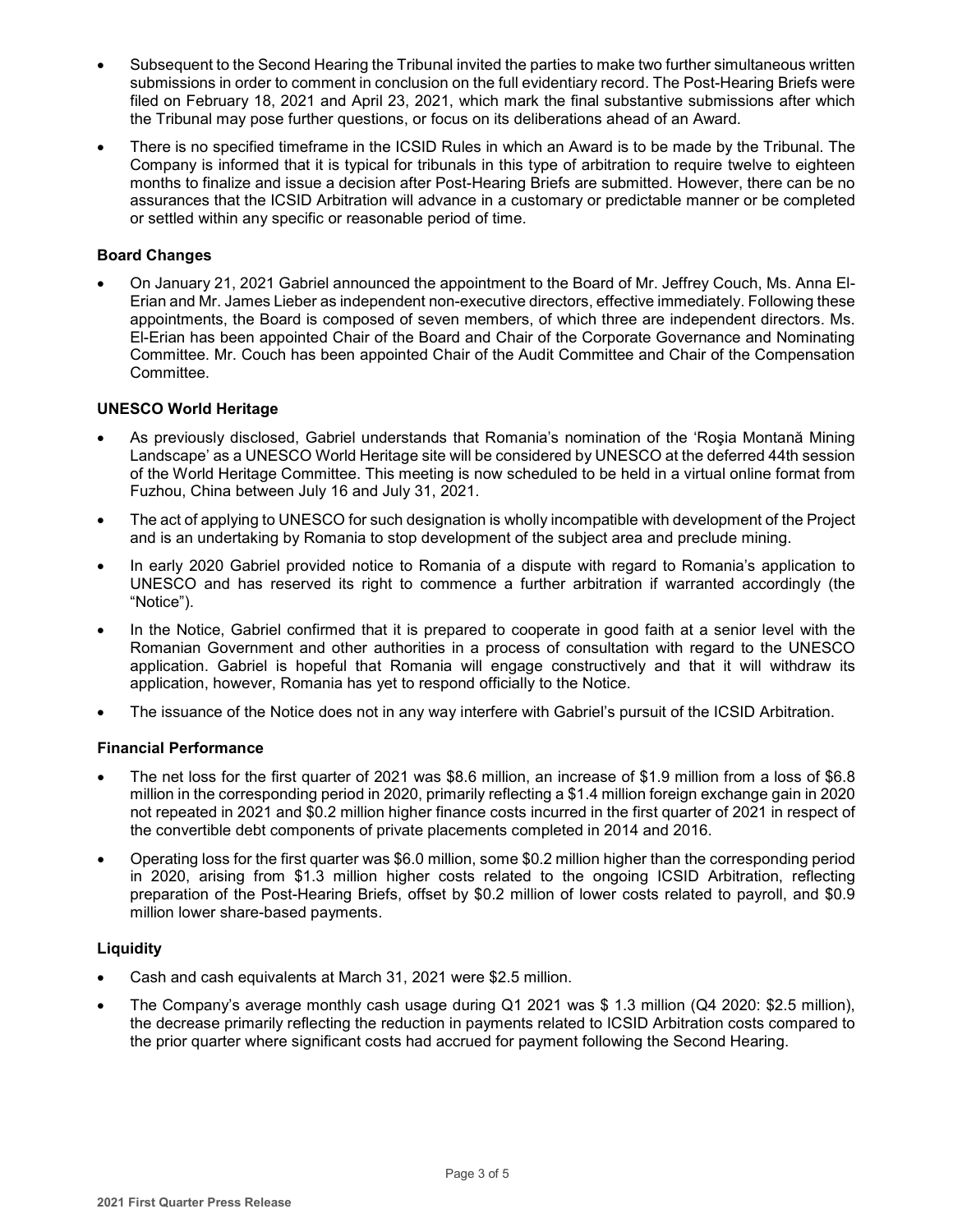• At March 31, 2021, accruals for costs in respect of the ICSID Arbitration amounted to \$3.0 million (Q4 2020: \$1.5 million), the significant increase arising due to a focus on Post-Hearing Briefs in the period and the inception of a fee agreement in respect of the deferred payment of certain ICSID Arbitration costs until an Award is issued.

## **Financing**

- On May 27, 2021, the Company announced a non-brokered private placement (the "2021 Private Placement") of up to 30,444,800 Common Shares at a price of \$0.245 each for gross proceeds of up to US\$6.0 million (approximately \$7.5 million). Subject to the approval of the TSX Venture Exchange and the receipt of all other applicable approvals, the Company hopes to close the 2021 Private Placement on or about June 10, 2021.
- The Company intends to use the proceeds from the 2021 Private Placement to finance the ongoing costs of the ICSID Arbitration and for general working capital requirements.

## **Repayment of Convertible Notes**

- The Notes in issue are convertible, at the option of the holders ("Noteholders"), into Common Shares at a price of \$0.3105 per share ("Conversion Price"). The outstanding principal amount of the Notes and accrued interest is repayable by the Company at maturity on June 30, 2021. As noted above, the Company has announced that it has given requisite notice to the Noteholders and the trustee of its intention to repay all of the principal amount of Notes outstanding at maturity by issuing Common Shares ("Common Share Repayment Right").
- The number of Common Shares to be issued to each Noteholder pursuant to the Common Share Repayment Right will be calculated at a price equal to 95% of the volume weighted average trading price of a Common Share over a 20 trading day period to June 23, 2021 ("Note Repayment Price"). Gabriel cannot predict or control whether the Note Repayment Price will be higher or lower than the Conversion Price of \$0.3105. If the outstanding Notes were converted prior to or at maturity by the Noteholders at the Conversion Price, an aggregate of 292.6m Common Shares would be required to be issued by the Company. If the Note Repayment Price is lower than the Conversion Price, then substantially more Common Shares may be required to be issued to the Noteholders.

## **Capital Resources**

- On closing of the 2021 Private Placement, the Company believes that it will have sufficient sources of funding to enable the Group to maintain its primary assets, including the exploitation license for the Roşia Montană Project ("License") and associated rights and permits, and to fund general working capital requirements together with the material estimated costs associated with the Company advancing the ICSID Arbitration through to January 2022.
- The Group will seek additional funding to maintain its primary assets while it awaits the Award of the Tribunal. The Company does not have sufficient cash to fund either the development of the Project or all the long-term activities related to the ICSID Arbitration, including as appropriate any costs of potential annulment proceedings and/or enforcement of any Award. Accordingly, Gabriel will need to raise additional funding for general working capital purposes and to pursue the ICSID Arbitration to its conclusion.
- Notwithstanding the Company's recent and historic funding, there is a risk that sufficient additional financing may not be available to the Company on acceptable terms, or at all.

#### **Annual General Meeting**

• The Company intends to hold its AGM on August 3, 2021. It is hoped that the public health measures and restrictions on gatherings enacted in response to the COVID-19 pandemic may have been relaxed by that date to enable attendance by shareholders and a decision will be taken by the Company nearer the time on the format of the meeting, in the interests of protecting the health and well-being of its shareholders, colleagues, communities and other stakeholders. In due course, the Company will file a notice of meeting and record date and its management information circular under its profile on SEDAR at www.sedar.com.